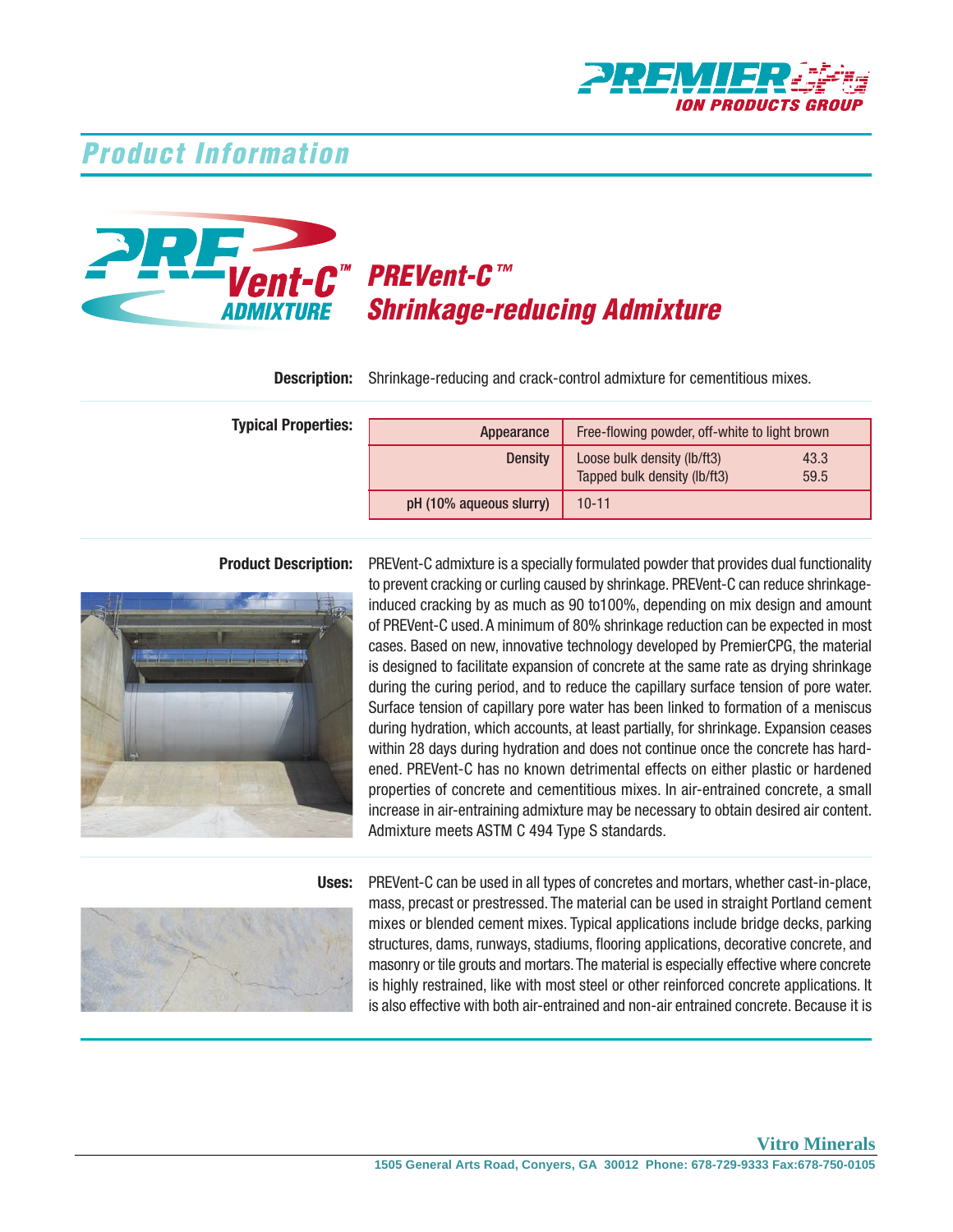

 a free-flowing powder, PREVent-C can be pre-blended with dry packaged mixes, mortars and grouts, or added at the time of use. The material also is effective for use with shotcrete mixes. PREVent-C reduces both drying and autogenous shrinkage-induced macrocracks and microcracks in concrete, which enhances its sustainability. PREVent-C does not contain chlorides or other materials that could contribute to corrosivity of reinforcing steel.

 Figure 1 illustrates the effectiveness of PREVent-C in reducing drying shrinkage in ASTM C157. At 5 addition, based on cement content, PREVent-C reduced shrinkage microstrain to below 0.06 in 28 days and did not exceed 0.09% even after 56 days in mixes at both 0.35 w/c and 0.45 w/c. This level of shrinkage-versus-control is expected to significantly reduce shrinkage-induced cracking. Performance:



 Testing in mortar on the ASTM C1581 ring test yielded no cracking after >200 days, at which time the test was stopped as microstrain actually was decreasing slightly, indicating no cracking was expected.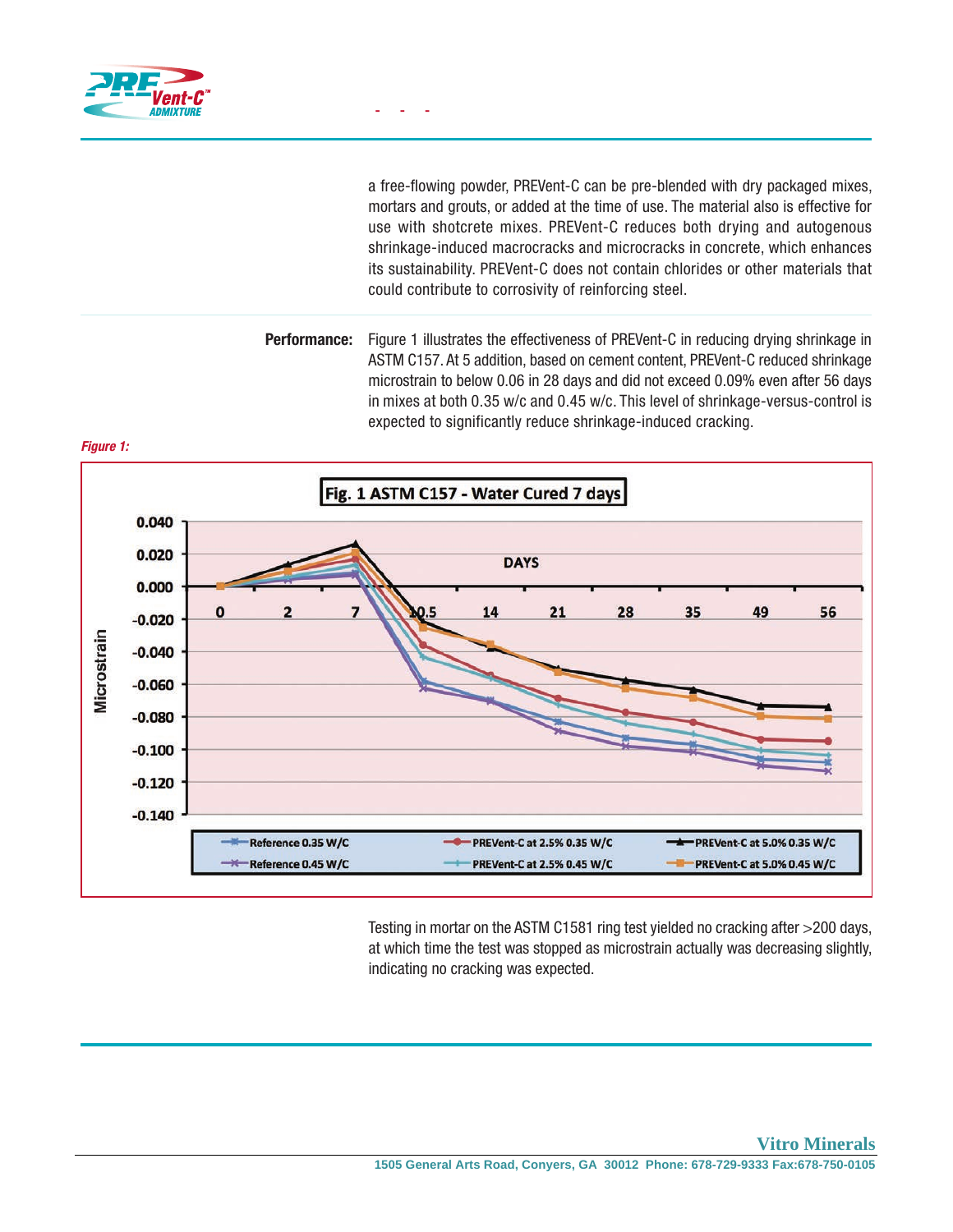

### Benefits:



### • Significantly reduces shrinkage cracking

- Reduces compressive creep
- Reduces autogenous shrinkage
- Improves durability
- Decreases curling and related cracks
- More effective and economical than alternative SRAs
- Allows for reduced usage of control joints
- Reduces water and salt infiltration by reducing cracks

PREVent-C may cause slight retardation of set time, varying according to the mix and source of cement. When using PREVent-C, a slight decrease in air content may be experienced that can easily be adjusted by a small increase in the addition rate of air-entraining agent. No known negative effects on strength gain or plastic properties of concrete are expected by the addition of PREV ent-C to the concrete mix.



Addition Rates: Typical PREVent-C addition rates are 5% w/w addition, based on cement content, or 5 lbs. for each 100 lbs. of cement in concrete, mortar or grout. Depending on the mix, this usage level is expected to decrease shrinkage cracking and creep by more than 80%. Addition rate can be varied (higher or lower) to obtain the desired shrink- age-cracking requirements. It is recommended that trial mixes be tested according to ASTM C157 prior to placement.

> TO PREVENT DRYING SHRINKAGE, ENSURE THAT PROPER CURING IS PROVIDED WHEN PLACING CONCRETE. PREVent-C is not designed to compensate for improper or inadequate curing procedures.



Usage: PREVent-C should be added to the mix as a powder, just like cement or pozzolans. Do not pre-dissolve or mix as a slurry in water before adding. PREVent-C should be added to the mix before other admixtures or water. Allow sufficient time for mixing (minimum 60 seconds) to ensure even distribution of product in the mix.

> Material has been tested for compatibility with several admixtures. While no neg- ative interactions have been observed, it is always prudent to test mixes with other admixtures being used to avoid unexpected negative effects.